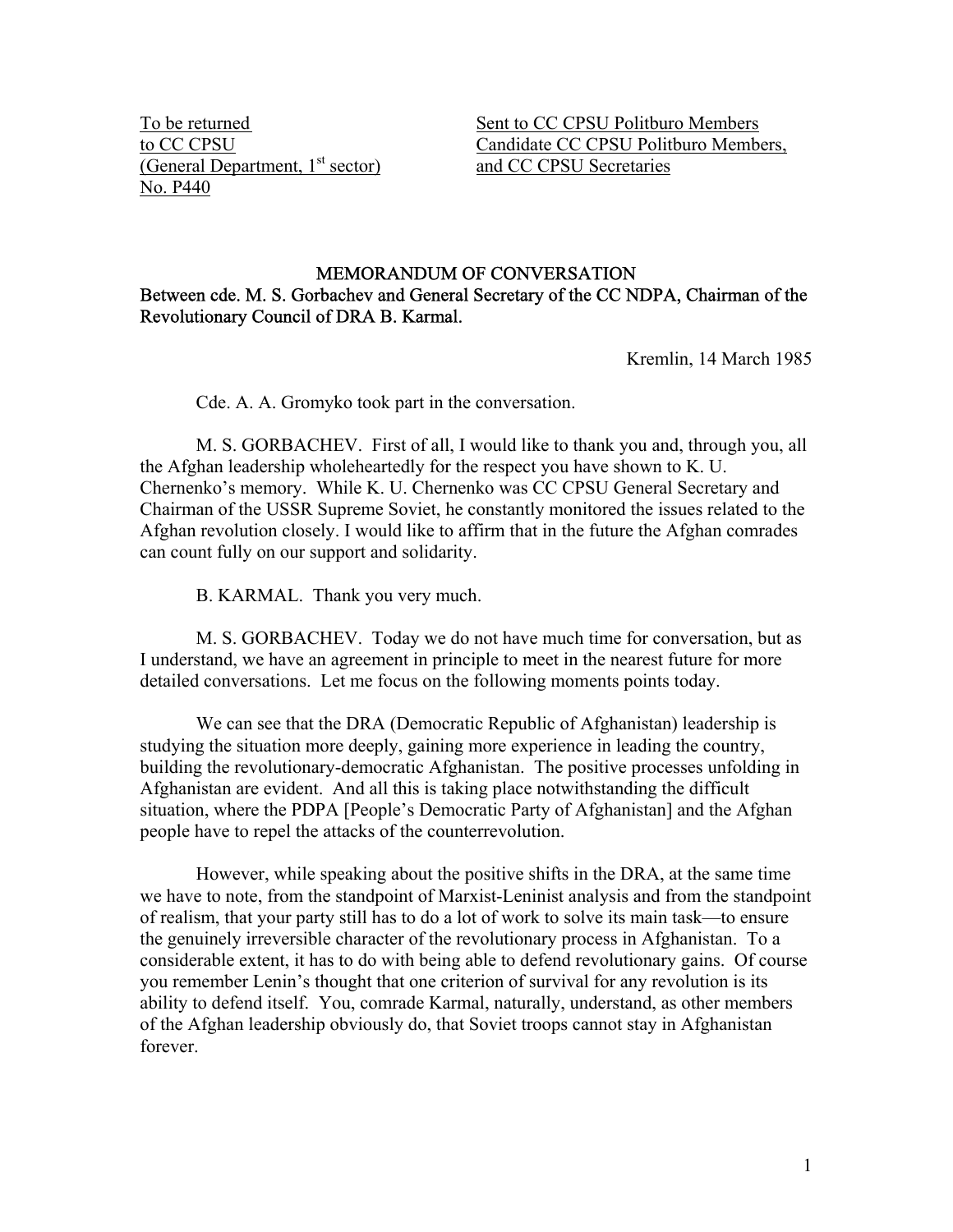In terms of assessment, I would like to make an observation of a general character, of which you are aware, that the revolution in Afghanistan at its present stage, judging by its content and the moving forces, represents a national-democratic [revolution], and that its socialist stage is the course of the future. If you and I accept this statement as correct, then concrete political and practical conclusions follow from it. It is necessary to achieve in practice a situation where the social and class basis of the new regime would be expanded, so that you could ensure the union of the party with various societal forces at the stage of the national-democratic revolution. It would allow you to stabilize the situation, consolidate the revolutionary gains, and begin to resolve more difficult tasks. Only the party is capable of resolving the task of uniting all the progressive forces -- the party, which is capable of developing a realistic policy, a cohesive and disciplined party, drawn together by the unity of its goals and tasks. Being the organizing center of all progressive forces, the party should not cloister itself within the framework of its own primary organizations. It is necessary that it develop broad and solid ties with the masses.

 In conclusion, I would like to say that the USSR will continue to help revolutionary Afghanistan, but the Afghan leadership must understand that with all our assistance the main responsibility rests upon them, upon the entire PDPA.

 B. KARMAL. Please allow me, esteemed Mikhail Sergeevich, on behalf of the CC PDPA, the Revolutionary Council of the DRA, and all the Afghan people to congratulate you wholeheartedly on your election to the position of CC CPSU General Secretary. We received it [learned of this??] with great satisfaction.

 I would like to share with you a number of considerations, in a sincere fashion, as a communist with a communist.

 First of all, allow me to express the deepest appreciation of the PDPA and of all the progressive Afghan people for the great, multifaceted, and selfless assistance that the Soviet Union has been providing to Afghanistan consistently since the October Revolution, and especially following the April revolution in Afghanistan. We feel every day how much the Soviet comrades are doing for us, starting with every single Soviet soldier, who is carrying out his internationalist duty on Afghan soil, and up to the leader of the CC CPSU Politburo Commission on Afghanistan, esteemed comrade A. A. Gromyko, who is present here today, and other Soviet leaders.

 Dear Mikhail Sergeevich, I would like to emphasize that Afghan-Soviet friendship is in our view a friendship of a special kind, a friendship examples of which one cannot find in the history of mankind. The timely assistance of the Soviet Union has not only helped to save our revolution, but also helped us to preserve our independence. If not for that assistance, Afghanistan would not be an independent, non-aligned state [today]. We understand this well, and future generations of Afghans will understand it well too. Whenever we succeed in achieving some positive steps in our work, it is to a great extent the result of cooperation with our Soviet friends.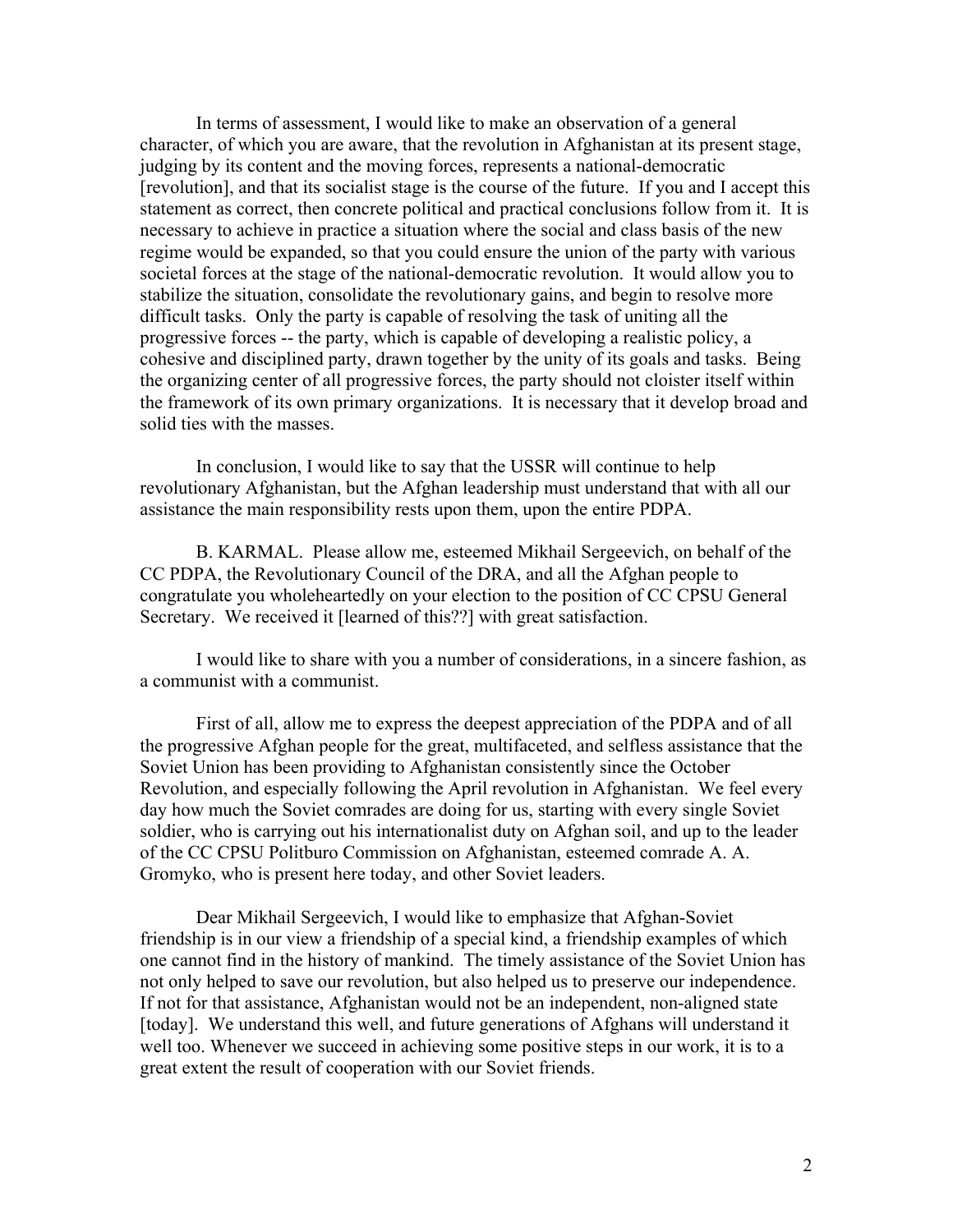We are coming face to face with many difficult problems indeed. Yet I can assure you that the revolutionary process in Afghanistan has an irreversible character, and that we can defend our revolution. We see our main task as standing more solidly on our own feet, strengthening the revolutionary regime with all it takes. In our work within the country, we rely on the fundamental premises of Marxist-Leninist theory and on Leninist methods of work.

 I would like to draw your attention to the following issue. After the victory of the April revolution in Afghanistan, one can say that 95% percent of the population supported it. As a whole, the people accepted and supported the objectives and tasks announced by the PDPA. However, on the eve of the beginning of the new stage in our revolution, in December 1979, the overwhelming majority of our people were against the party, and against friendship with the Soviet Union. One can say that against this negative background, we can see well the positive changes we have achieved in the last five years. Today, a significant part of the population supports us. As far as the attitude toward the Soviet Union is concerned, it has also changed substantially—in various regions of the country, Afghans seek help not only from the local authorities, but also directly from the Soviet comrades, including seeking help to protect themselves from bandits. The Afghan people are uniting gradually around the PDPA, the DRA party and state leadership.

 The problems that we are currently facing are a to considerable extent growing pains, connected with the development of our party and society at the present stage of the revolution. I fully agree with the thoughts that you expressed earlier regarding what we should focus on. It is true, only a united, cohesive party, functioning with iron discipline, can save the revolution, defend and expand its gains.

 One of the main shortcomings in our work is the still weak connection between the party and the people. We intend, as Lenin taught us, to do everything in our power to strengthen the connection with the masses, to win their confidence. We are also mobilizing opportunities to move forward on other issues that are most important: strengthening the armed forces, working with the tribes, defending the border with Pakistan and Iran. If we could ensure reliable protection of the borders, that would be a most powerful blow against the plans of the American imperialists, the Chinese hegemonists, the Pakistani reactionaries, and other forces hostile to us.

 A. A. GROMYKO. That is right. Defense of the borders is one of the most important tasks indeed.

M. S. GORBACHEV. It would be nice, comrade Karmal, if by the time of our next meeting, the Afghan friends could achieve new progress and success in their work, about which we could talk then.

We invite a DRA delegation to take part in celebrating the  $40<sup>th</sup>$  anniversary of the Soviet people's victory in the Great Patriotic War.